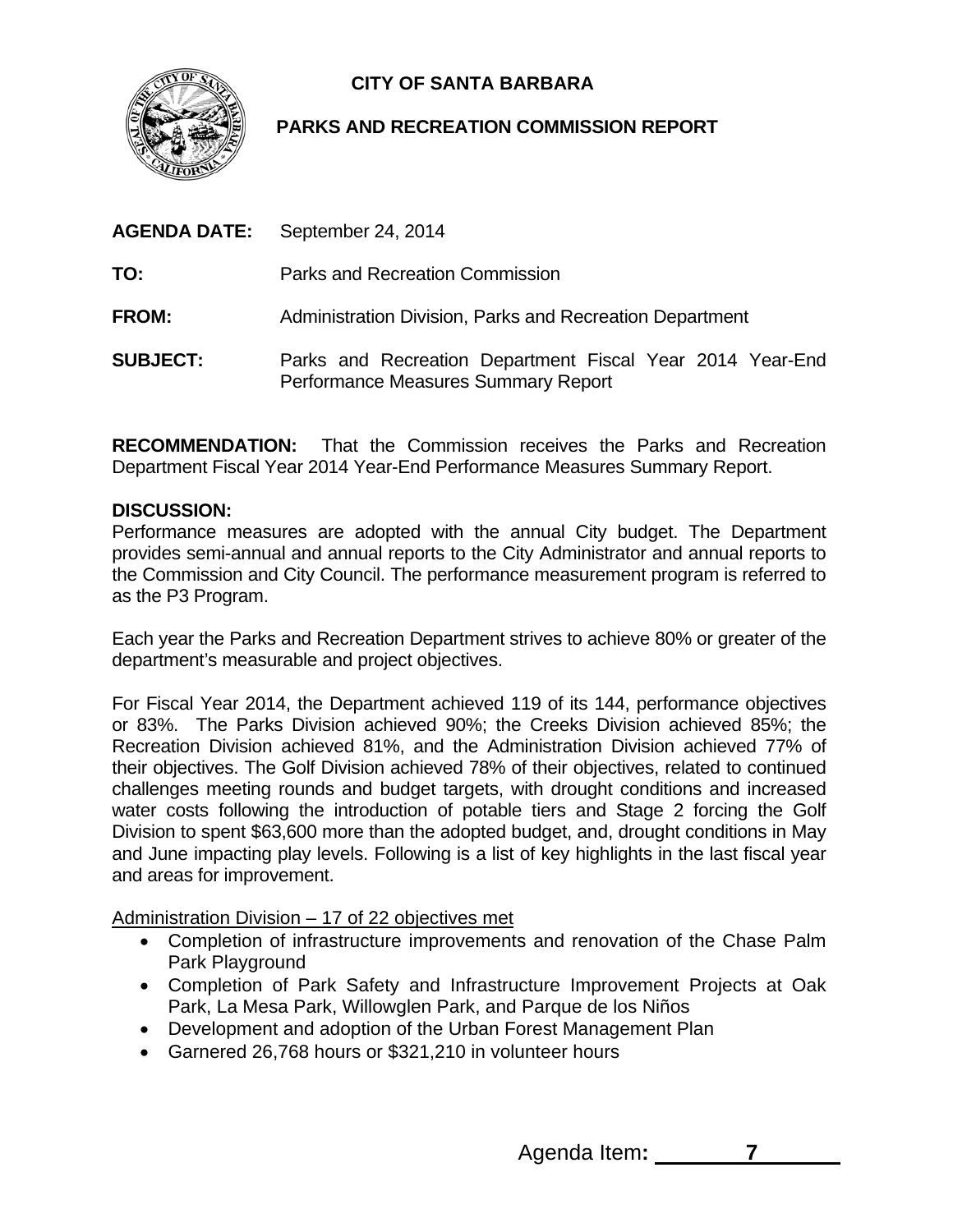Parks and Recreation Commission Report Parks and Recreation Department Fiscal Year 2014 Year-End Performance Measures Summary Report September 24, 2014 Page 2

Creeks – 22 of 26 objectives met

- Exceeded target and FY 13 performance by hosting 13 creek stewardship and cleanup projects
- Completed construction of the Stevens Park, Westside Neighborhood Center, and Oak Park parking lot projects
- Completed Phase II construction of a steelhead fish passage project in the CalTrans Channels on Mission Creek

Golf – 7 of 9 objectives met

- Achieved greens fee revenue per round of \$26.57.
- Exceeded target of \$5.07 concession revenue per round by 3.7%.
- Maintenance costs were 7.2% above target primarily due to drought conditions and increased water costs.
- Rounds were 4.6% below target; however, they are 2.4% up over that of FY 13.

Parks – 27 of 30 objectives met

- All 30 reported safety issues have been secured or repaired the same work day as the report was received. FY 13 mid-year was 100%.
- Twelve volunteer workdays were held at Bohnett Park (2), Shoreline Park, Ortega Park, Micheltorena/San Andres St. Overpass., A.C. Postel Memorial Rose Garden (4), Alice Keck Park Memorial Gardens (2), and Franceschi Park.
- A total of 1,210 park and facility trees were trimmed. FY 12 was 1,884.
- A total of 4,921 trees trimmed by staff at year-end for an average \$193 per tree cost. FY 13 was \$185 per tree.

Recreation – 46 of 57 objectives met

- Permits for outdoor wedding ceremonies were 82 compared to 88 at year-end FY 14, a 7% decrease. This is the sixth year in a row that this objective has not been achieved, due to greater competition with more wedding venues in the area.
- Participation in the Recreation Afterschool Program is up 32% over that of yearend FY 13. Exceeded target of 330 by 36%.
- Participation in summer camps, spring camps, and clinics reflects a 4% increase from the FY 13 total of 1,267.
- Exceeded target with 40 event rentals at the Carrillo Recreation Center. FY 13 was 27 reflecting a 54% increase.
- The West Beach lifeguard tower was placed in service Memorial Day weekend 2014, for the expansion of the seasonal beach lifeguard program.
- Achieved a 61% increase in the Adult Sports programs due to new men's flag football league and new men's and women's beach volleyball league divisions.